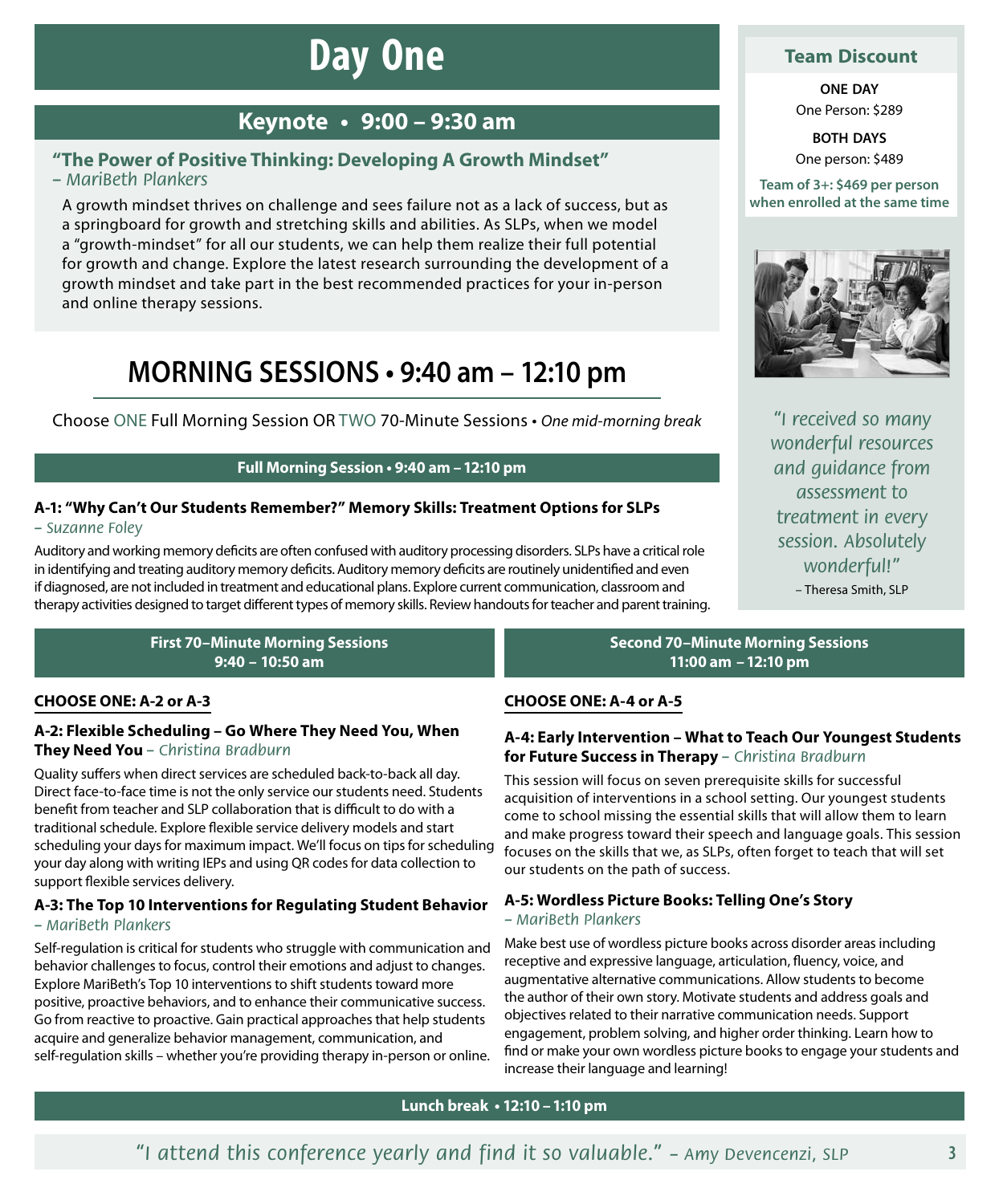### **Who is BER?**

The Bureau of Education & Research is North America's leading presenter of training for professional educators. Our goal is to provide high-quality PD programs, based on sound research, with an emphasis on practical strategies and techniques that can be immediately implemented.

# **Day One**

# **AFTERNOON SESSIONS • 1:10 – 3:40 pm**

Choose ONE Full Afternoon Session OR TWO 70-Minute Sessions O*ne mid-afternoon break*

### **Full Afternoon Session • 1:10 –3:40 pm**

### **B‑1: SLP Literacy Toolkit: Language, Reading and Written Communication, All in One!**  *– MariBeth Plankers*

Assemble a powerful literacy toolkit that works across caseloads, age ranges, diverse student needs, AND with in-person or online therapy. Discover the best expressive and receptive language tools that target and align with your state standards. Explore literacy tools and strategies that strengthen reading comprehension and written language skills. Gain timesaving assessment and intervention resources. Increase students' communicative success and support generalization across all settings of communication, reading and written language skills.

### **First 70–Minute Afternoon Sessions 1:10–2:20 pm**

### **CHOOSE ONE: B‑2 or B‑3**

## **B‑2: Intervention vs. Instruction – How to "Para-Proof" Yourself in the Classroom**

### *– Christina Bradburn*

As an SLP, if you walk into a classroom without a plan, you will instantly become a paraprofessional rather than a highly trained interventionist. We will examine visual and video examples of how to use the curriculum and provide intervention, including the necessity of pre-teaching and re-teaching skills. Co-teaching and whole classroom-based interventions will also be highlighted. Gain many use-tomorrow strategies.

### **B‑3: Auditory, Language, Memory, Attention, Phonological Awareness: Where Do We Start?** *– Suzanne Foley*

SLPs are often the "gatekeepers" for schools when students are "struggling academically." When a standard language evaluation is average, what is the next step for speech language pathologists to determine the etiology of a student's difficulties? Screening options for SLPs will be discussed to help differentiate between several types of disorders such as auditory processing, phonological awareness, language processing, memory, and attention deficit.

### **Second 70–Minute Afternoon Sessions 2:30–3:40 pm**

### **CHOOSE ONE: B‑4 or B‑5**

### **B‑4: Making Visuals and Promoting Classroom Strategies That Teachers Will Actually Use** *– Christina Bradburn*

We've all crafted incredible visual supports for teachers only to find them sitting in the same place on their desk weeks later. We are intervention superstars! Explore a terrific tool for visuals creation and ways to ensure that implementation of these visuals will happen throughout the school day. See videos of this approach in action and learn how we as SLPs can best support differentiation in classrooms.

### **B‑5: Therapy Goals and Activities for Auditory Processing Disorders**

#### *– Suzanne Foley*

SLPs are often the primary therapy providers for students with auditory processing disorders, but do not have adequate resources to develop therapy goals or to help develop educational supports for students. Review types of auditory processing deficits and explore practical therapy interventions for auditory processing. Discover ways to strengthen students' self-advocacy, and gain resources for home programming.

# **DA** Online Learning

BER offers educators a wide range of online courses that are affordable, fun, fast, and convenient. BER is now offering On Demand Video-Based courses. You may earn optional graduate-level credits for most courses. See the catalog of available courses at www.ber.org/online



# **Can't Attend? Online Professional Development Options: DO**

## **Related Online Courses**

Related On Demand Video-Based Online Learning courses, *SLP: Promoting Rapid Change for Children with Severe Phonological Disorders*, for Grades PreK-6, *SLPs: Enhance Therapy Effectiveness for Auditory Processing Disorder, Memory Deficits, Attention Deficit Disorder, and Language Processing*, for Grades K-12, and other related courses, are available for immediate registration. To enroll, visit www.ber.org/online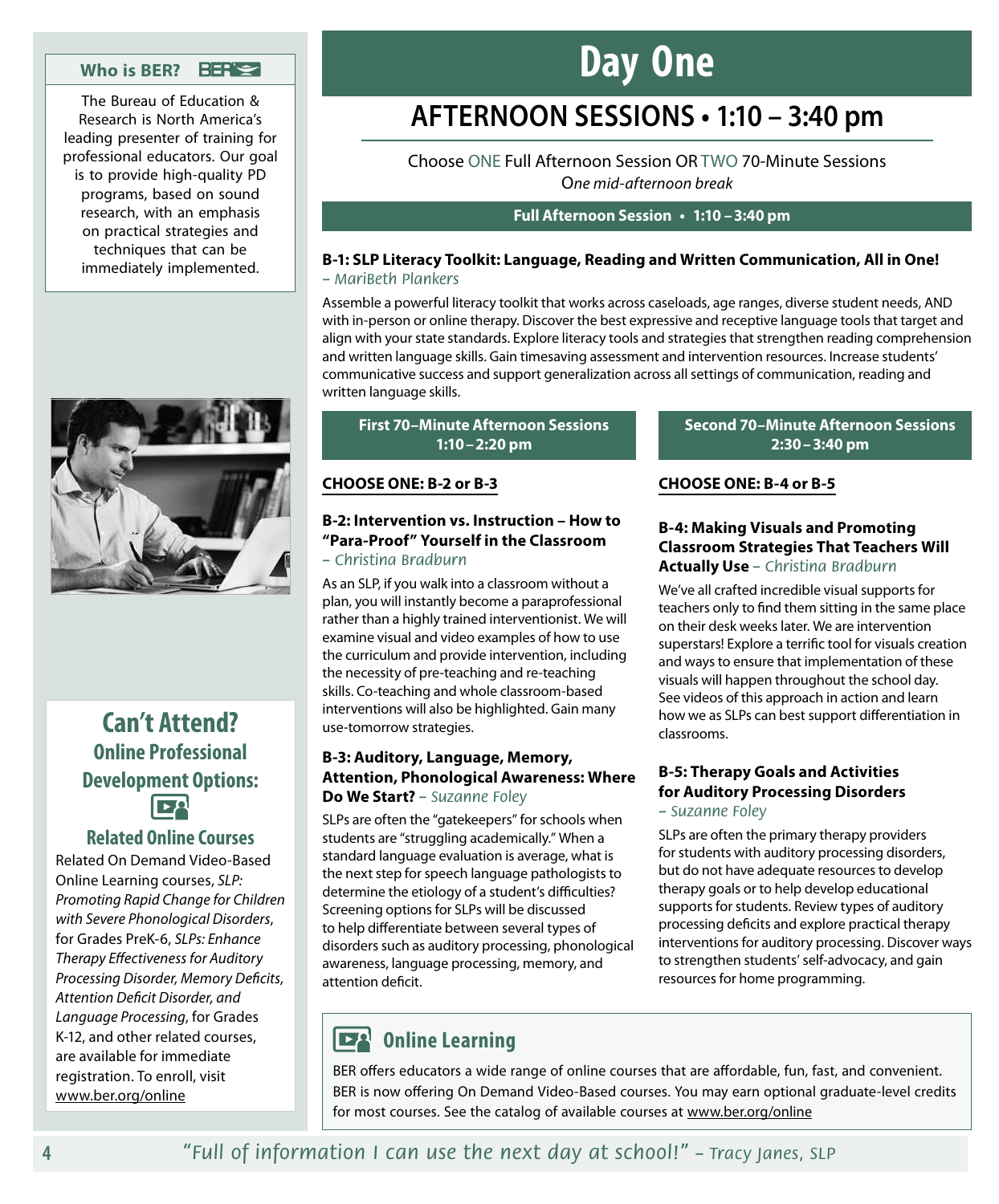# **Day Two**

# **MORNING SESSIONS • 9:00–11:40 am**

Choose ONE Full Morning Session OR TWO 75-Minute Sessions O*ne mid-morning break*

### **Full Morning Session • 9:00–11:40 am**

#### **C‑1: Integrating Timesaving SLP Interventions into Classrooms** *– Christina Bradburn*

Are your therapy sessions going great, but carryover seems impossible? Explore timesaving strategies to implement your SLP interventions into the classroom while still providing highly effective services to your students. This requires only a change in your mindset, not a change in your skill set. Leave with use-tomorrow strategies to try with one student or with all, without ever having to copy or laminate a single thing!

#### **First 75–Minute Morning Sessions 9:00–10:15 am**

#### **CHOOSE ONE: C‑2 or C‑3**

#### **C‑2: "Johnny Doesn't Listen!" Is it Attention Deficit or Auditory Processing?**  *– Suzanne Foley*

Student behaviors consistent with attention deficit and auditory processing are very similar. The evaluation process for these disorders may not always be available. Learn practical strategies, behavior analysis and evaluation patterns to help you differentiate between auditory processing and attention deficit. Discover highly effective therapy and IEP goals specific to each disorder. Valuable resources for teachers, parents and clinicians will be provided.

### **C‑3: Engaging, Powerful Speech-Language Tools – On Any Device!** *– MariBeth Plankers*

Explore highly engaging, powerful speech-language interventions accessible across devices and perfect for in-person or online therapy. Learn about the latest, best Chrome, iOS apps, extensions, and web-based resources for students of all ages and abilities. Make best use of flexible intervention tools including speech-to-text and text-to-speech. Strengthen word prediction, summarizing, organization, engagement, and more! Support students' generalization of academic and functional skills related to reading comprehension, written language, and vocabulary development.

### **Second 75–Minute Morning Sessions 10:25 –11:40 am**

### **CHOOSE ONE: C‑4 or C‑5**

#### **C‑4: Technology to Help Students with Communication Disorders** *– Suzanne Foley*

In addition to traditional speech and language therapy, many technology options exist for use in the classroom, therapy sessions and home programing that are beneficial in remediating and accommodating students with auditory and language disorders. Technology can be used to supplement therapy to improve outcomes. We will explore computer-based programs, apps, FM systems, and classroom technology options to help students at school and at home.

### **C‑5: Supporting Friendships Through Sensory Regulation** *– MariBeth Plankers*

When students struggle with receptive and expressive social communication skills, their sense of belonging and friendships may be in jeopardy. Not only our students on the autism spectrum, but also students with cognitive deficits may struggle socially. Help provide the experiences and practice opportunities students need to learn social communication expectations and to generalize those skills across a variety of settings. Gain expertise with engaging and motivating informal pragmatic assessment procedures and interventions.

# **Comprehensive Digital Resource Handbook**

You will receive an extensive digital resource handbook, specifically designed for this conference. Included in the handbook are resource materials for ALL conference sessions, even those you don't attend. These materials include:

- Powerful, current strategies for speech-language pathologists supported by the latest research and best practice in school settings
- Treatment strategies every SLP should know
- The latest in technology resources designed for SLPs and language development

*"I always love BER conferences! Great speakers and a terrific Resource Handbook."* – Tonya Smith, SLP



**Lunch Break • 11:40 am – 12:40 pm**

*"Great resources and information relevant to school-based services."*